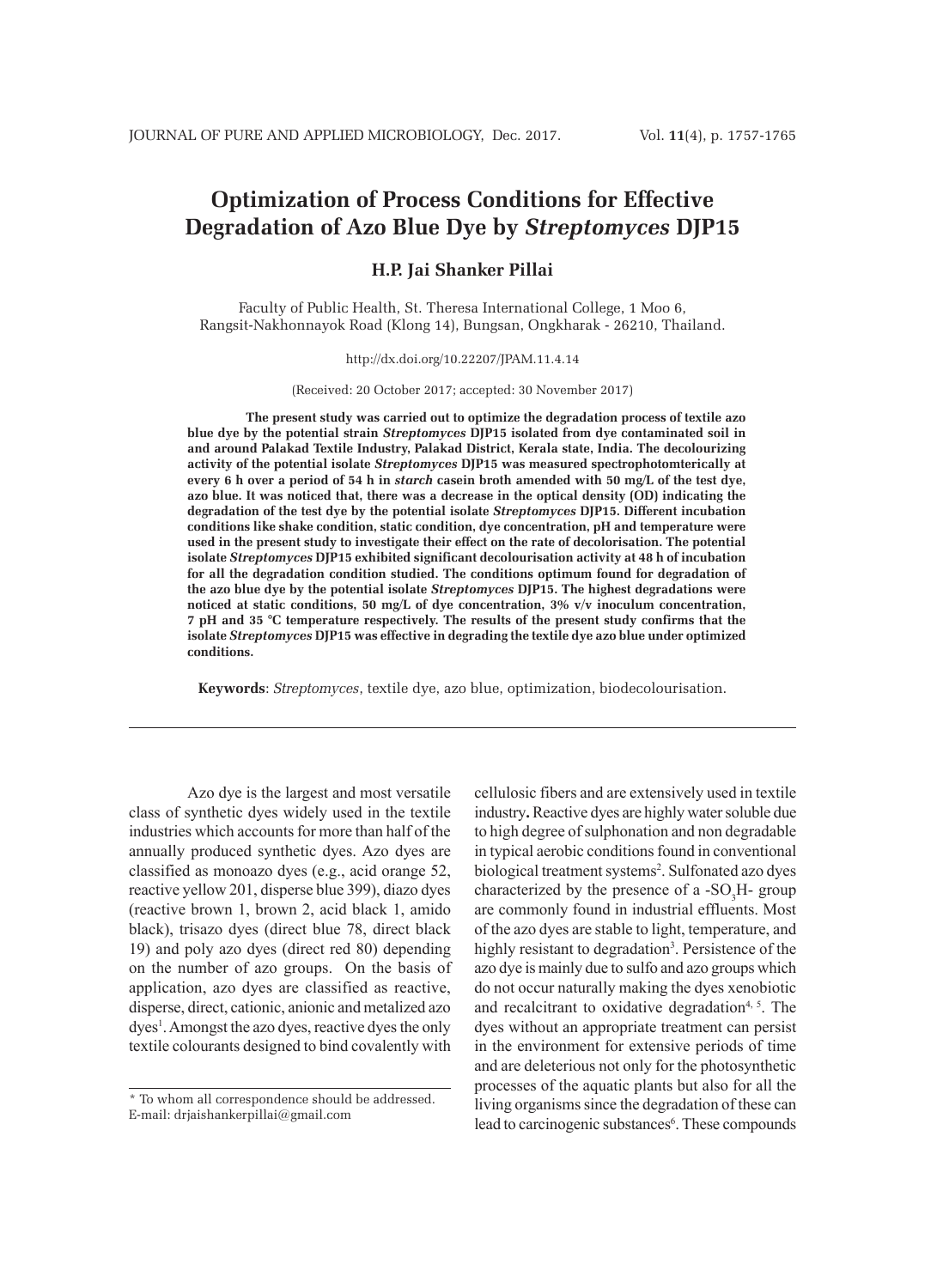tend to bioaccumulate in the environment, and have allergenic, carcinogenic, mutagenic and teratogenic properties for humans. Release of dyes into the aquatic system reduces the dissolved oxygen content, which ultimately causes the death and putrefaction of aquatic fauna<sup>7</sup>. In recent years, bioremediation has been considered as effective, specific, less energy intensive and environmentally benign process, since it results in partial or complete bioconversion of pollutants to stable nontoxic end products<sup>8</sup>. Microbial bioremediation process involves the improvement of natural degradation capacity of the microorganism<sup>9</sup>. Biodegradation using microorganisms is gaining importance as it is cost effective, environmental friendly technique producing less sludge<sup>10</sup> and complete degradation would lead to non toxic end products <sup>11, 12, 13</sup>. Many microorganisms belonging to different taxonomic group of bacteria, fungi, actinomycetes and algae have been reported for their ability to decolourize azo dyes<sup>14,15</sup>. Environmental factors are known to play a crucial role affecting the decolorization activity of microorganisms<sup>16</sup>. The physicochemical parameters may affect the stability of enzyme system involved in dye degradation, resulting in decreased performance in decolorization activity at extreme pH and temperature, which may affect the viability of strain<sup>17</sup>. Parameters such as various carbon source, nitrogen source, dye concentration, aeration, temperature, pH, incubation period, and inoculum size influence the decolorization efficiency of the bacteria18,19. The present investigation is an effort to optimize the biodegradation process of azo blue dye by previously isolated potential isolate *Streptomyces*  DJP15.

#### **MATERIALS AND METHODS**

#### **Decolurisation Experiments**

The previously isolated potential strain of *Streptomyces* DJP1520 was grown and maintained on enrichment media<sup>21</sup> amended with 50 mg/L of azo blue dye at a temperature of 37 °C under agitation at 180 rpm. Decolurisation experiment were carried out in 50 mL of starch casein broth the medium (soluble starch 10.0g,  $K_2HPO_4$  2.0 g, KNO<sub>3</sub> 2.0g, NaCl 2.0 g, Casein 0.3 g, MgSO<sub>4</sub> 0.05 g, CaCO<sub>3,</sub> 0.02 g, FeSO<sub>4</sub> 0.01g, Distilled H<sub>2</sub>O 1000 mL, pH 7.0) amended with 50 mg/L of the test dye.

J PURE APPL MICROBIO*,* **11**(4), DECEMBER 2017.

The efficiency of degradation percentage of the azo blue dye by *Streptomyces* DJP15 was studied with respect to the varying effects of shake condition, static condition, dye concentration, inoculum size, pH and temperature for optimization of the degradation process. All experiments were done in triplicates.

## **Analytical methods for dye decolourisation studies**

Aliquots (5 mL) of the culture media were withdrawn at time intervals of 6 h over 54 h and centrifuged at 7000 rpm for 15 min. Decolourisation was quantitatively analyzed by measuring the absorbance of the supernatant using a UV–visible spectrophotometer (Spectronic® GENESYS TM 2 PC; at maximum wavelength,  $\lambda$ max, of 620 nm for azo blue dye. The decolourisation rate was calculated using the equation $22$ .

#### Dye Decolourisation percentage = Initial absorbance - Final absorbance X 100 Initial absorbance

## **Optimization of process conditions for effective dye degradation**

Optimization of important conditions such as shake condition, static condition, dye concentration, inoculums size, pH and temperature for effective dye degradation by the potential isolates of *Streptomyces* was carried out<sup>23</sup>. The potential *Streptomyces* DJP15 strain was examined for the degradation of azo blue dye. Effect of one parameter at a time, keeping others constant was followed. Influence of shake condition and static conditions on the maximum degradation of dye, at empirical conditions was carried out primarily before the examination of other mentioned conditions.

#### **Influence of shake and static conditions**

50 mL of starch casein broth was added into 100 mL Erlenmeyer conical flask and sterilized. 1 mL of azo blue dye, at the concentration of 50 mg/L was added to the broth independently. 1 mL of 3 days old cultures of test isolate *Streptomyces*  DJP15 was inoculated to the broth and incubated at 35 °C for 3 days, under shake condition (on shakers at 180 rpm) as well as static conditions. 5 mL of the incubated broth was drawn at every 6 h and centrifuged at 7000 rpm for 15 min. Absorbance of the supernatant was recorded using UV vis spectrophotometer at 620 nm for azo blue dye. The percent degradation of the dye was calculated as mentioned earlier.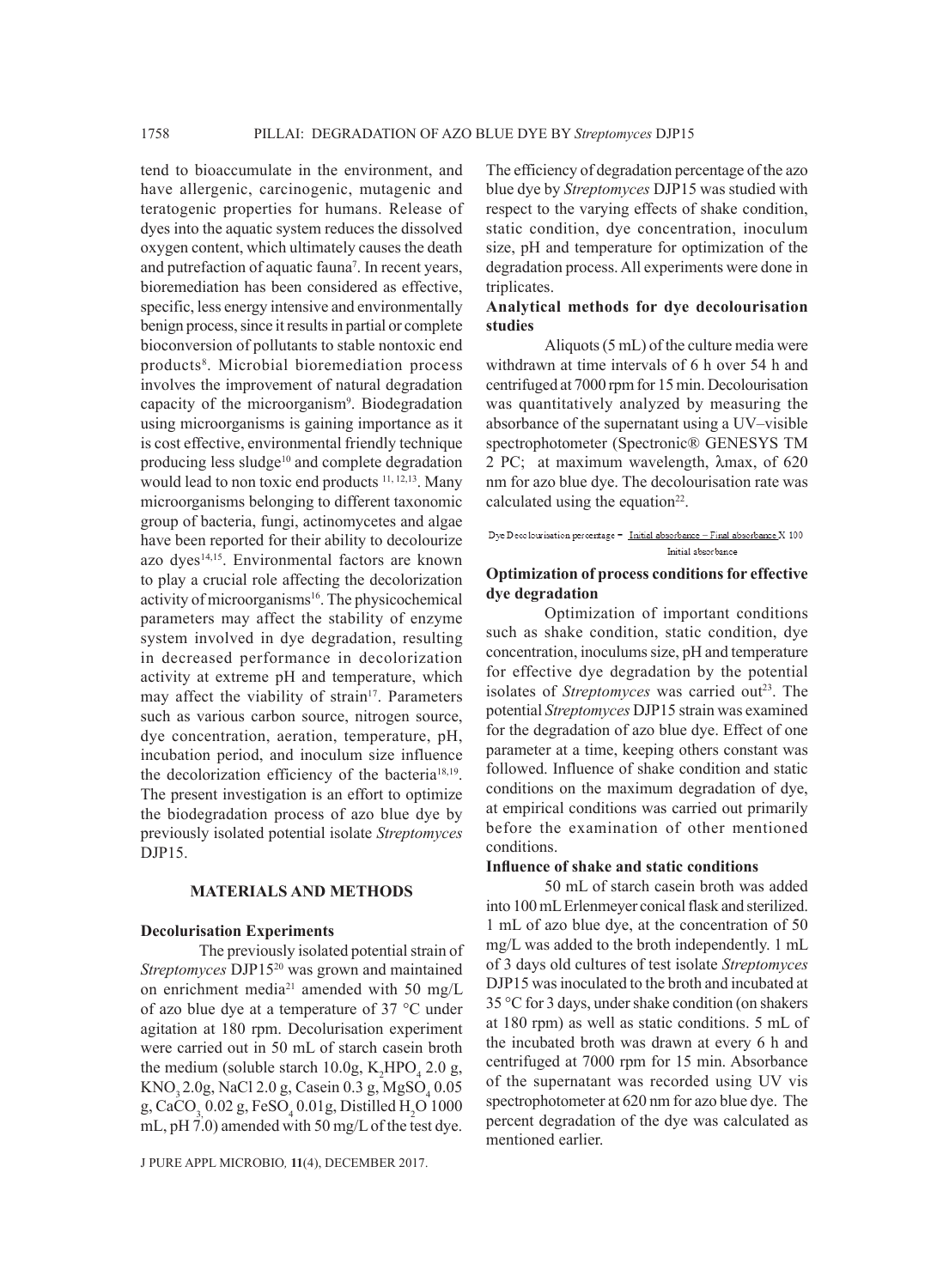#### **Optimization of dye concentration**

The maximum dye degradation under static state by the potential isolate *Streptomyces*  DJP15at different concentrations of dye was assessed following broth culture method as mentioned earlier. Degradation of azo blue dye was examined at the concentrations of 50, 100, 150, 200, 250 and 300 mg/L. The percent dye degradation was calculated as mentioned earlier. **Optimization of inoculum size**

Inoculum size was optimized for effective dye degradation by the test isolate *Streptomyces*  DJP15, following broth culture method as mentioned above. Inoculum size of 3 days old test isolate at 1, 2, 3, 4 and 5 %  $(v/v)$  were assessed for maximum dye degradation.

## **Optimization of pH**

Various levels of pH were optimized for effective dye degradation by the test isolate *Streptomyces* DJP15, following broth culture method as mentioned above. pH 6.0, 6.5, 7.0, 7.5 and 8.0 of the medium were adjusted using dilute acidic and alkaline solution of hydrochloric acid and sodium hydroxide respectively.

## **Optimization of temperature**

Various ranges of temperatures were optimized for effective dye degradation by the test isolate *Streptomyces* DJP15, following broth culture method as mentioned above. The effect of temperature on the maximum dye degradation was examined by keeping the inoculated broth at 25, 30, 35, 40 and 45°C respectively. The percent dye degradation by the test isolate at different ranges of temperatures was calculated as mentioned earlier.

## **RESULTS**

## **Optimization of process conditions for effective dye degradation**

In the present study, an attempt was made to optimize the degradation of azo blue dye by the potential *Streptomyces* strain DJP15*.* Effect of various process parameters like shake condition, static condition, dye concentrations, inoculum size, pH and temperature were studied. The efficiency of *Streptomyces* DJP15 isolate was evaluated for the degradation of azo blue dye. The effect of shake condition, still condition, dye concentration, inoculum size, pH and temperature was studied with an aim to determine the optimal conditions

required for degradation of the azo blue dye in starch casein broth.

## **Influence of static and shake conditions**

The percent degradation of azo blue dye by potential isolate *Streptomyces* DJP15 at shaking and static conditions were as shown in the Figure 1. The strain *Streptomyces* DJP15 showed maximum degradation of 65.26% for azo blue dye under continuous shaking conditions at 48 h of incubation time. Under still condition, a sudden increase in the percent degradation of 12.63 % by *Streptomyces* DJP15 for blue dye was observed. The isolate *Streptomyces* DJP15 exhibited 77.89 % of maximum degradation at a incubation time of 48 h under static conditions. It was found that the isolate *Streptomyces* DJP15 showed more percent degradation under static conditions than shaking conditions. These results showed that the isolate *Streptomyces* DJP15 was more effective and potential in degrading azo blue dye under still conditions than shaking conditions.

To the best of our knowledge, it is the first report on degradation of sulfonated reactive di azo textile dyes (azo blue) by *Streptomyces* strains.

## **Optimization of dye concentration**

Figure 2 shows the effect of initial concentration of dye ranging from 50–300 mg/L. The percent degradation of azo blue dye after 48 h of incubation by *Streptomyces* DJP15 was found to be 76.66, 71.25, 68.42, 64.78, 61.53 and 45 % at initial dye concentrations of 50, 100, 150, 200, 250 and 300 mg/L respectively. It was further noted that the degradation of the dye was concentration dependent. It was clear from the observation that, percent degradation of dye increased with an increase in time, irrespective of initial dye concentration. Further, percent degradation of dye decreased with an increase in dye concentration. i. e. lower the concentration higher the degradation efficiency and vice-versa. In our study, the diazo dye, reactive blue 222 (azo blue) degraded up to 76.66 % at 48 h of incubation with an initial dye concentration of 50 mg/L by the isolate *Streptomyces DJP15*.

## **Optimization of inoculum size**

Effect of inoculum size  $(1 - 5\% \text{ v/v})$ with time on degradation of azo blue dye was represented in the Figure 3. The result in Figure 3 depicts that, at every dose of inoculum, dye degradation increased with time during 6 to 48 h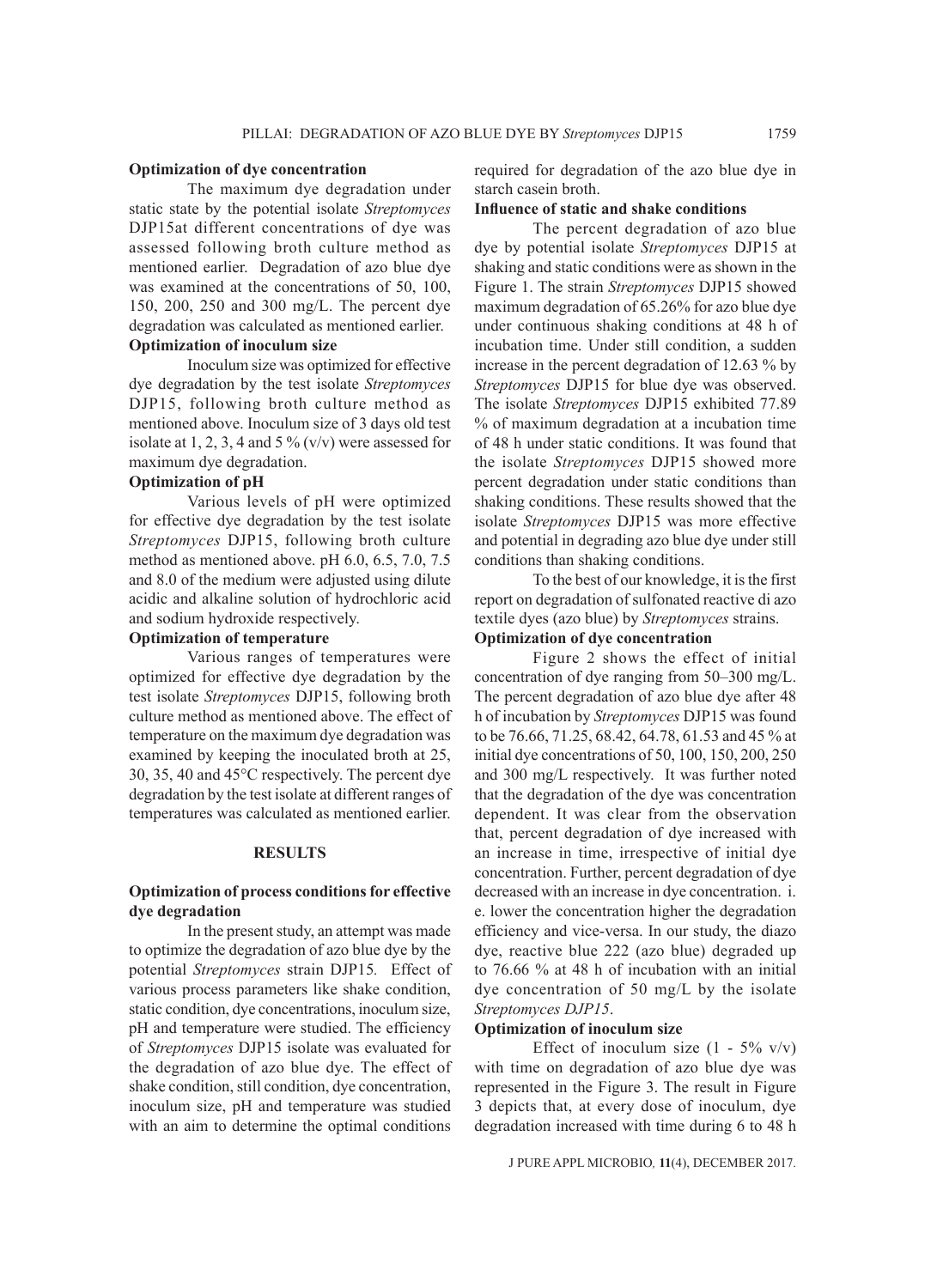

**Fig. 1.** Degradation of azo blue by potential isolate Streptomyces DJP15 at shake and static condiotns

incubation. After 48 h, the percent degradation of azo blue dye was found to be 76.03, 77.68, 80.99, 81.81 and 81.81 % at inoculum sizes of 1, 2, 3, 4, and 5 % v/v respectively. When the inoculum size was increased up to 3.0 % ( $v/v$ ), the extent of degradation increased to 80.99% at 48 h of incubation. No drastic or considerable increase or decrease in the percent degradation was observed when the inoculum size was increased to 4.0 and 5.0 % (v/v).The maximum dye degradation (80.99  $\%$ ) was attained at 3.0 % (v/v) inoculum at 48 h. Therefore, 3.0 % (v/v) dose of *Streptomyces*  DJP15 inoculum was selected as optimum for the degradation of azo blue dye.

## **Optimization of pH**

Effect of  $pH (6.0 – 8.0)$  on the degradation of azo blue dye by *Streptomyces* DJP15 was shown



**Fig. 2.** Degradation of azo blue by Streptomyces DJP15 at different dye concentrations



J PURE APPL MICROBIO*,* **11**(4), DECEMBER 2017. **Fig. 3.** Degradation of azo blueby Streptomyces DJP15 at different inoculum size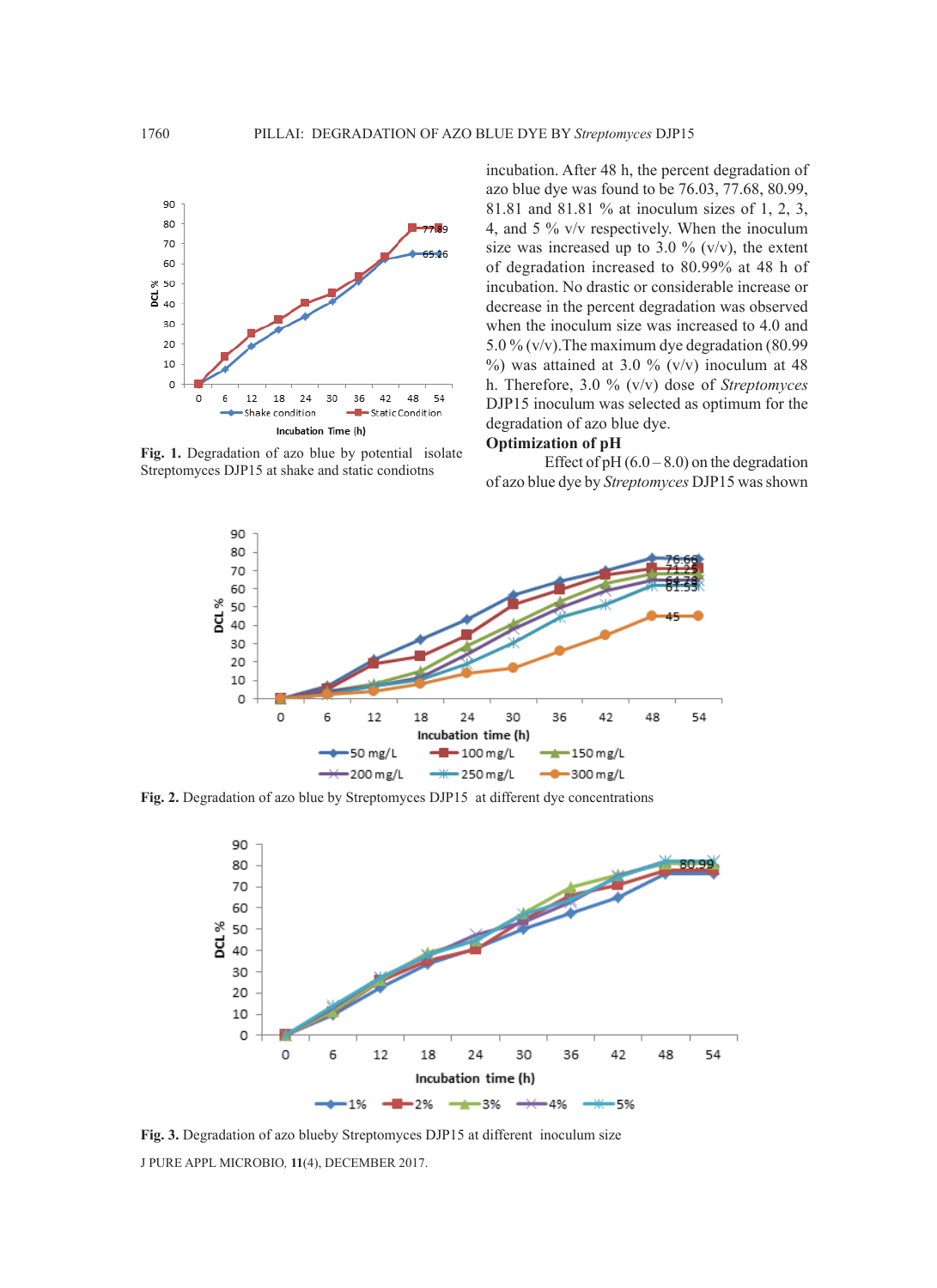in Figure 4. In our study, it was noticed that, an increase in pH from 6 to 7 enhanced the rate of degradation significantly. However, degradation rate was the highest between 7-7.5 pH.Highest degree of degradation occurred at optimum pH 7.0 at 48 h of incubation. The results further revealed that, any deviation in the pH from optimum, decreased the extent of dye degradation. From the Figure 4 it was clearly noted that, the percent degradation of azo blue dye increased with increase in time irrespective of pH. The maximum percent degradation (76.31 %) of dye was found at pH 7 after 48 h of incubation period. Good percent degradation (72.10 %) was observed at pH 7.5. Further, increase in pH from 7.5 to 8.0, decreased the percent degradation of azo blue to 67.89 %. Least percent degradation (57.36 %) was recorded at pH 6.0. 62.63 % degradation was noticed at pH 6.5. It was clearly understood that, degradation was lower in acidic pH than alkaline pH.

#### **Optimization of temperature**

Figure 5 shows degradation of azo blue dye by *Streptomyces* DJP15 with time at different temperatures  $(25, 30, 35, 40, 45^{\circ}$ C). The percentage degradation of azo blue dye at 25, 30, 35 40 and 45 °C was found to be 57.89, 74.21, 79.47, 68.94 and 64.73 % respectively. It was clear that, percent degradation of dye increased with an increase in temperature from 25 to 35 °C. The percentage removal of dye was decreased with further increase in temperature up to 45 °C. Degradation activity was significantly suppressed at 25 °C than other temperatures, which might be due to the loss of cell viability or deactivation of the enzymes responsible for degradation at 25 °C (Cetin 2006).Further, increase in the temperature resulted in the decrease in the percent degradation. This may be due to the that at higher temperatures, thermal deactivation to the enzyme responsible for degradation may occur.



**Fig. 4.** Degradation of azo blue by Streptomyces DJP15 at different pH



**Fig. 5.** Degradation of azo blue by Streptomyces DJP15 at different temperature

J PURE APPL MICROBIO*,* **11**(4), DECEMBER 2017.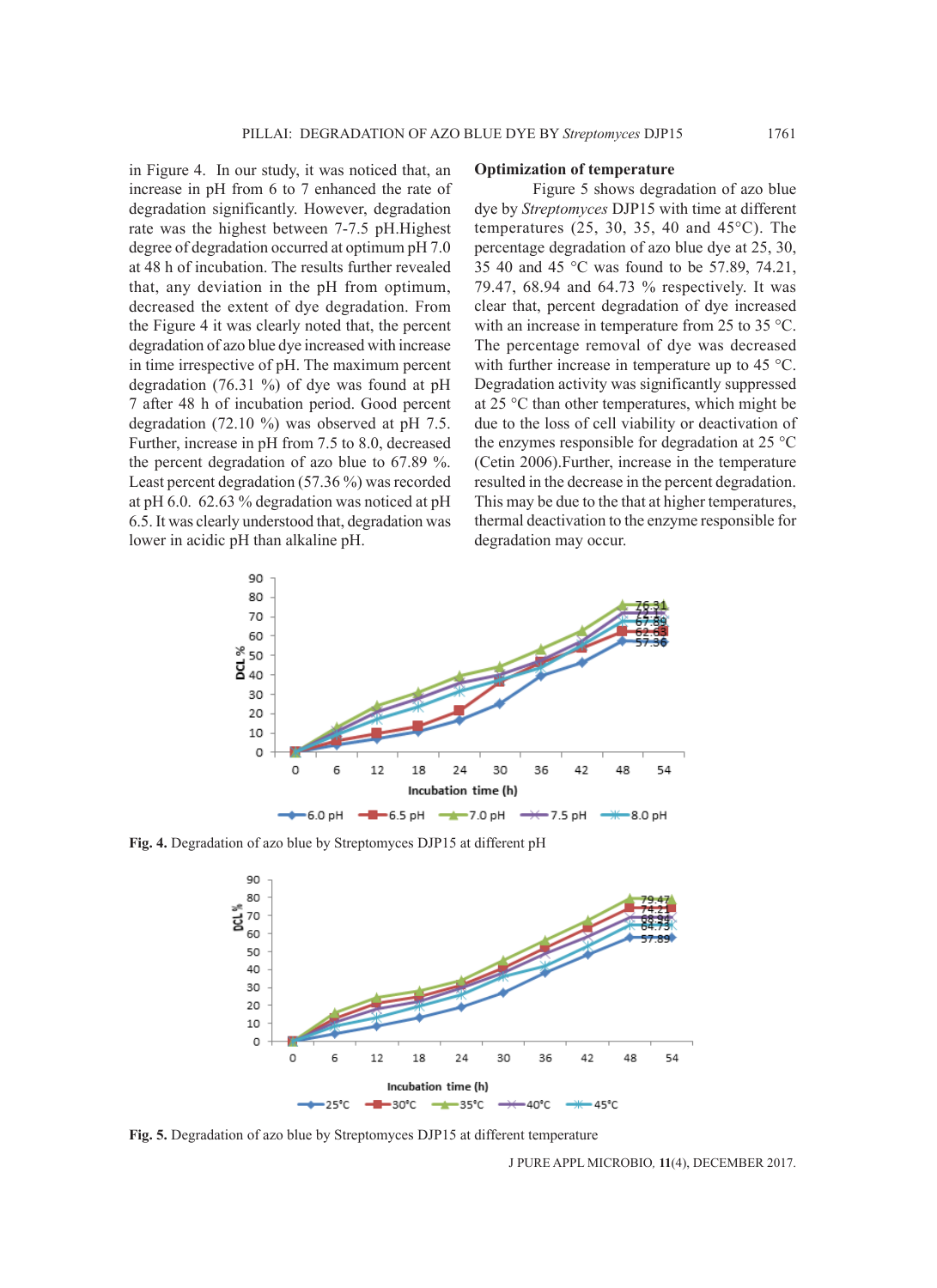Extended period of incubation further to 6 h (54 h), decreased the percent degradation may be due to the decline phase of the isolate growth curve in all the conditions subjected for the study.

## **DISCUSSIONS**

Microbes posses more than one mechanism for dye degradation<sup>24</sup>. Decolorisation of dye was enhanced by static condition as previously reported by the researchers<sup>25</sup>. Other researchers also reported that, static conditions were suitable for dye degradation process<sup>26, 27, 28</sup>. Generally stationary culture condition dominates over shake culture condition<sup>29, 30, 31</sup>. The present study supports that still / static condition is suitable for dye degradation process as other researchers reported<sup>32, 33</sup>. The more efficient decolorisation of similar structurally complex dyes under shaking condition was reported<sup>34</sup>. Azo dye degradation of 20% in shake culture and more than 95% in still culture by *Proteus mirabilis* was reported<sup>35</sup>. The initial biodegradation of azo dye occurs under anoxic condition leading to reductive cleavage of azo bond which causes decolorization of the dye. During shaking condition, presence of oxygen leads to deprive the azoreductase required for azo bond cleavage. In the present study degradation was noticed both in shaking and static conditions by both the isolates but effective degradation was recorded only under static condition than shaking condition. The competition between azo dyes and oxygen for reduced electron carriers under aerobic condition was the reason for decreased decolorization at shaking condition<sup>32</sup>. This reveals that the enzyme azoreductase involved in the initial step of azo bond reduction must be an oxygen insensitive9, 36. The dye concentration can influence the efficiency of microbial decolourization through a combination of factors including the toxicity imposed by dye at higher concentration 16, 37 and the dye degradation efficiency depends on the initial dye concentration 38. The degradation of 80% of the synthetic dyes by *Pseudomonas sp* at 50 mg/L concentration in more than 7 days was reported<sup>39</sup>. The 80% decolorisation of navy blue 3G at 50mg/L by *Brevibacillus laterosporus* MTCC2298 within 48 h under static condition was also reported<sup>40</sup>. It was noted that beyond certain size of inoculum there was no proportionate increase in degradation

J PURE APPL MICROBIO*,* **11**(4), DECEMBER 2017.

with further increase in size of inoculum<sup>41</sup>. Rate of terasil black effluent decolorization enhanced with increase in inoculum size of *B. cereus* from 2.5 to 10 %; however, further increase of inoculum up to 20 % did not cause any change in the intensity of color<sup>42</sup>. The pH has a major effect on the efficiency of dye decolorization, and the optimal pH for color removal is often between 6.0 and 10.0 for most of the dyes<sup>35</sup>. The effect of pH in degradation of the dye may be due to the transport of dye molecules across the cell membrane, which is considered as a rate limiting step for dye decolorization<sup>43</sup>. The high decolourization of Reactive Black 5 by *Enterobacter* EC3 at pH 7 was reported<sup>29</sup>. The maximum decolourization of Reactive Red 195 by Georgenia sp at pH 7 was also observed<sup>44</sup>. E. coli and *P. luteola* both exhibited best decolorization rate at pH 7.045. Our findings also in accordance with these reports, where maximum dye degradation was noticed at pH 7.0. Inhibition of *Klebsiella pneumoniae RS-1*, and *Alcaligens liquefaciens* S-1 biodecolourisation activity at 45°C was reported45. Optimum temperature of 37 °C was observed for the decolorization of acid orange 10 and disperse blue 79 by *Bacillus fusiformis kmk 5*46. The optimum temperature of 30-40°Cas for decolorization of crystal violet by *Shewanella Sp NT0Vl* was observed<sup>47</sup>. The decrease in the decolorization activity at higher temperature can be attributed to the loss of cell viability or to denaturation of the azoreductase enzyme<sup>48</sup>. The pH and temperature exert major effect on the efficiency of dye decolorization and that optimal conditions vary between pH 7.0–10.0 and 30– 40  $\rm{^{\circ}C}$ , respectively<sup>18, 26, 35</sup>.

#### **CONCLUSIONS**

The isolate *Streptomyces* DJP15 found to be very effective and potential in degrading the textile dye azo blue. The significant and striking observation of the resistance to higher levels of azo blue dye toxicity by the strain *Streptomyces* DJP15 enables their use for in situ bioremediation because it indicates the ability of strain to withstand shock loads of dye during the bioremediation process. The results of incubation temperature showed no deactivation of the degradation ability of the isolates up to 45°C which indicates the thermo tolerance ability of the isolates. Therefore, the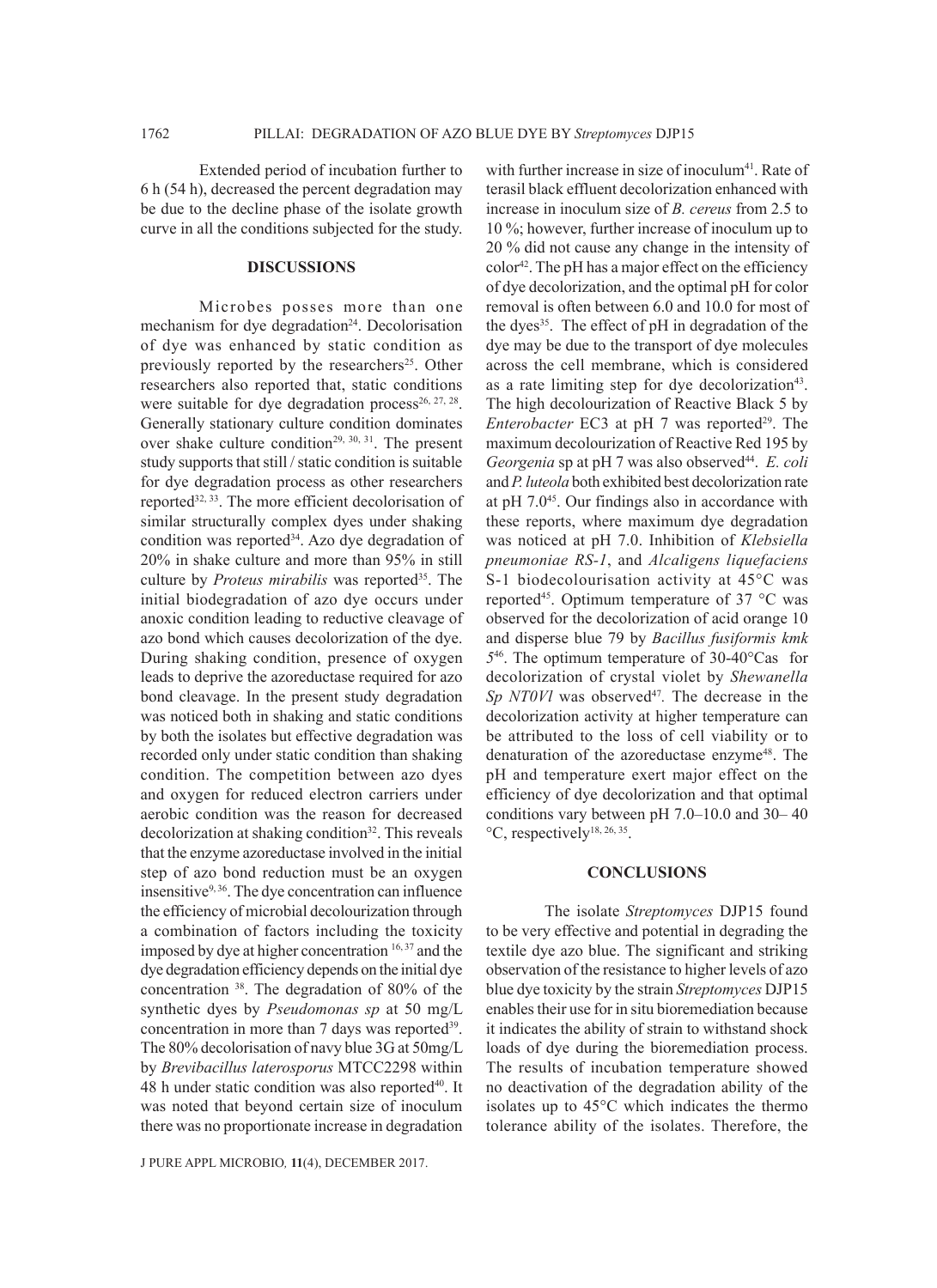isolate *Streptomyces* DJP15 could be useful for on-field process in a country like India, where temperatures reaches to above 40°C in some parts of the country during summer season. However, there is a need for further investigation to understand the enzymes and other mechanisms involved in the degradation of the azo blue dye by the isolate *Streptomyces* DJP15 in order to harness its property for bioremediating the dye contaminated habitats for clean environment and clean nature for all life.

## **REFERENCES**

- 1. Jeong E. Synthesis, mutagenicity and metabolism of substituted 4, 40- aminoalkoxyazobenzene dyes. North Carolina University. ProQuest LLC 2008.
- 2. Beydilli M, Spyros G, Parlostathis S. Decolourization kinetics of azo dyes Reactive Red 2 under methanogenic condition. *Biodegradation*  2005; **16**(2):135–146.
- 3. O'Neill C, Lopez A, Esteves S, Hawkes FR, Hawkes DL, Wilcox S. Azo-dye degradation in an anaerobic-aerobic treatment system operating on simulated textile effluent. *Applied microbiology and biotechnology*. 2000; **53**(2):249–254.
- 4. Stolz A. Basic and applied aspects in the microbial degradation of azo dyes. *Applied Microbiology and Biotechnology.* 2001; **56**(1): 69–80.
- 5. Keharia H, Madamwar D. Bioremediation concepts for treatment of dye containing wastewater: a review. *Indian Journal of Experimental Biology.* 2003; **41**(9):1068–1075.
- 6. Hao OJ, Kim H, Chiang PC. Decolorisation of wastewater. *Critical reviews in environmental science and technology.* 2000; **30**(4):449–505.
- 7. Sahoo DK, Gupta R. Evaluation of ligninolytic microorganisms for efficient decolourization of a small pulp and paper mill effluent. *Process Biochemistry.* 2005; **40**(5):1573-1578.
- 8. Kuhad RC, Sood N, Tripathi KK, Singh A, Ward OP. Developments in microbial methods for the treatments of dye effluents. *Advances in applied microbiology.* 2004; **56**: 185– 213.
- 9. Kalyani DC, Patil PS, Jadhav JP, Govindwar SP. Biodegradation of reactive textile dye Red BLI by an isolated bacterium Pseudomonas sp. SUK1. *Bioresource Technology.* 2008; **99**(11):4635–4641.
- 10. Yang Q, Yang M, Pritsch K, Yediler A, Kettrup A. Decolorization of synthetic dyes and production of manganese dependent peroxidiase by new

fungal isolates. *Biotechnology Letters .*2003; **25**(9):709–713.

- 11. Forgacs E, Cserhati T, Oros G. Removal of synthetic dyes from wastewaters: a review. *Environment international.* 2004; **30**(7): 953– 971.
- 12. Rai H, Bhattacharya M, Singh J, Bansal TK, Vats P, Banerjee UC. Removal of Dyes from the effluent of textile and dyestuff manufacturing industry: a review of emerging techniques with reference to biological treatment. *Critical reviews in environmental science and technology.*  2005; **35**(3): 219-238.
- 13. Saratale RG, Saratale GD, Kalyani DC, Chang JS, Govindwar SP. Enhanced decolorization and biodegradation of textile azo dye Scarlet R by using developed microbial consortium-GR. *Bioresource Technology.* 2009; **100**(9):2493– 2500.
- 14. Gleen JK, Gold MH. Decolorization of several polymeric azo dyes by the lignin degrading Basidomycete *Phanaerocheatechrysosporium*. *Applied and Environmental Microbiology.* 1983; **45**(6): 1741–1747.
- 15. Chung KT, Stevens SE Jr. Decolorization of azo dyes by environmental microorganisms and helminthes. *Environmental Toxicology and Chemistry.* 1993. **12**(11): 2121–2132.
- 16. Pearcea, CI., Lloydb JR and Guthriea JT: The removal of colour from textile wastewater using whole bacterial cells: A review. *Dyes Pigments.*  2003. **58**(3), 179-196.
- 17. Jadhav SB, Phugare SS, Patil PS, Jadhav JP. Biochemical degradation pathway of textile dye Remazol red and subsequent toxicological evaluation by cytotoxicity, genotoxicity and oxidative stress studies *International Biodeterioration & Biodegradation.* 2011; **65**(6):733–74
- 18. Ponraj M., Gokila K, Zambare V. Bacterial decolorization of textile dye-Orange 3R. *International Journal of Advanced Biotechnology and Research.* 2011; **2**(1): 168-177.
- 19. Alalewi A, Jiang C. Bacterial influence on textile wastewater decolorization. *Journal of Environmental Protection.* 2012; **3**(8);889-903.
- 20. Jai Shanker Pillai HP, Girish K, Dayanand Agsar. Optimization of Process Conditions for the Effective Biodegradation of Azo Orange Dye by Actinomycetes. *Indian Journal of Natural Sciences.* 2015; **5**(29): 5248 -5258.
- 21. Li X, Li P, Lin X, Zhang C, Qi Li, Gong Z. Biodegradation of aged polycyclic aromatic hydrocarbons (PAHs) by microbial consortia in soil and slurry phases. *Journal of Hazardous Materials.* 2008; **150**(1): 21–26.

J PURE APPL MICROBIO*,* **11**(4), DECEMBER 2017.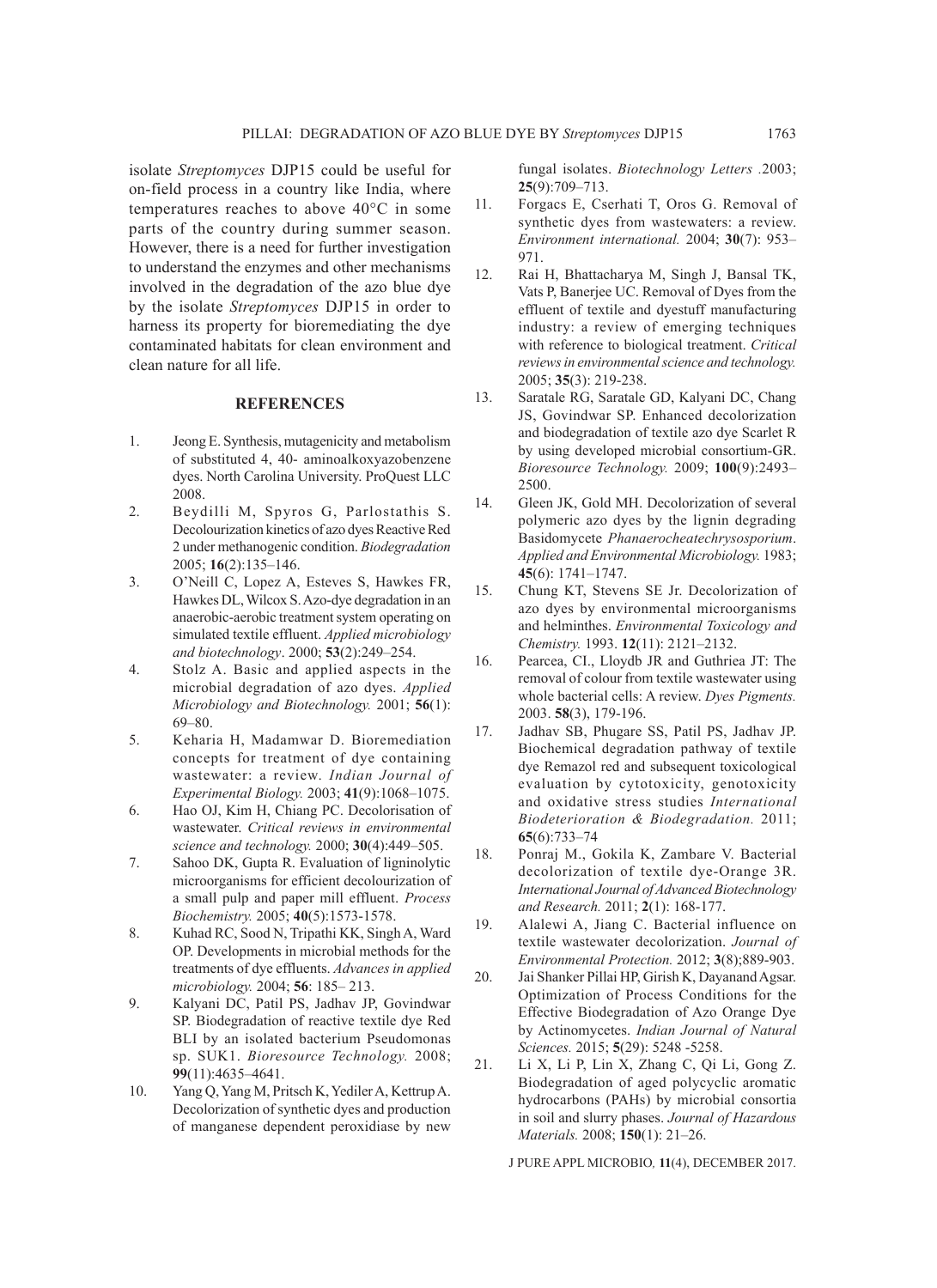- 22. Saratale GD, Kalme SD Govindwar SP. Decolorization of textile dyes by *Aspergillus ochraceus*. NCIM – 1146. 2006; **5**: 407–410.
- 23. Dave SR, Dave RH. Isolation and characterization of *Bacillus thuringiensis* for Acid red 119 dye decolourization. *Bioresource Technology.* 2009; **100**(1): 249- 253
- 24. Kaushik P, Malik A. Fungal dye decolorisation: Recent advances and future potential. *Environment. International.* 2009; **35**(1):127- 141.
- 25. Steffan S, Bardi L, Marzona M. Azo dye degradation by microbial cultures immobilized in alginate beads. *Environment International.*  2005; **31**(2) 201-5.
- 26. Asad S, Ammozegar MA, Sarbolouki MN, Dastgheib SM. Decolorization of textile azo dyes by newly isolated halophilic and halotolerant bacteria. *Bioresource Technology,* 2007; **98**(11): 2082–2088.
- 27. Deng DY, Guo J, Zeng GQ, Sun GP. Decolorization of anthraquinone, triphenylmethane and azo dyes by a new isolated Bacillus cereus strain DC11. *International Biodeterioration and Biodegradation.* 2008; **62**(3): 263– 269.
- 28. Ghodake G, Jadhav U, Tamboli D, Kagalkar A, Govindwar S. Decolorization of textile dyes and degradation of mono-azo dye amaranth by *Acinetobacter calcoaceticus* NCIM 2890. *Indian Journal of Microbiology,* 2011; **51**(4), 501–508.
- 29. Wang H, Zheng X, Su,J, Tian Y, Xiong X, Zheng T. Biological decolourization of the reactive dyes Reactive Black 5 by a novel isolated bacterial strain *Enterobacter* Sp.EC3. *Journal of Hazardous Materials.* 2009; **171**(1):654-659.
- 30. Saratale RG, Saratale GD, Chang JS, Govindwar SP. Decolorization and degradation of reactive dyes and dye wastewater by a developed bacterial consortium. *Biodegradation.* 2010; **21**(6); 999- 1015.
- 31. Jain K, Shah V, Chapla D, Madamwar D. Decolorization and degradation of azo dye reactive Violet 5R by an acclimatized indigenous bacterial mixed cultures-SB4 isolated from anthropogenic dye contaminated soil. *Journal of Hazardous Materials.* 2012; **213**: 214:378–386.
- 32. Kalme SD, Parshetti GK, Jadhav SU, Govindwar SP. Biodegradation of benzidine based dye direct blue-6 by *Pseudomonas desmolyticum* NCIM 2112. *Bioresource Technology.* 2007; **98**(7): 1405–1410.
- 33. Banat IM, Nigam P, Singh D, Marchant R. Microbial decolorization of textile dyecontaining effluents: a review. *Bioresource Technology.* 1996; **61**(1):103-103.
- 34. Kaushik P, Malik A. Microbial decolourization

J PURE APPL MICROBIO*,* **11**(4), DECEMBER 2017.

of textile dyes through isolates obtained from contaminated sites. *Journal of Scientific and Industrial Research.* 2009; **68**: 325–331

- 35. Chen KC, Huang WT, Wu JY, Houng JY. Microbial decolorization of azo dyes by *Proteus mirabilis*. *Journal of Industrial Microbiology and Biotechnology.* 1999; **23**(1): 686–690.
- 36. Nachiyar CV, Sunkar S, Kumar GN, Karunya A, Ananth PB. Biodegradation of acid blue 113 containing textile effluent by constructed aerobic bacterial consortia: optimization and mechanism. *Journal of Bioremediation & Biodegradation.*  2012; **3**(9): (162):100162. doi:10.4172/2155- 6199. 1000162
- 37. Nikhil B. Patel KC, Haresh K, Dattamadamwar. Decolorization of diazo-dye Reactive Blue 172 by *Pseudomonas aeruginosa NBAR12.* Journal of Basic Microbiology*.*2005; **45**(6):407-418.
- 38. Vaidya AA, Datye KV. Environmental pollution during chemical processing of synthetic fibres. *Colourage.* 1982; **29**(1):3-10.
- 39. Senan RC, Abraham TE. Bioremediation of textile azo dyes by aerobic bacterial consortium. *Biodegradation.* 2004; **15**(4):275–280.
- 40. Jirasripongpun K, Rujikan N, Jongjira N, Boonsiri C. Decolourization and degradation of C.I. reactive red 195 by *Enterobacter sp*. *Thammasat*. *International Journal of Science and Technology.* 2007; **12**(6):6–11
- 41. Moosvi S, Keharia H, Madamwar D. Decolourization of textile dye reactive violet 5 by a newly isolated bacterial consortium RVM 11. *World Journal of Microbiology and Biotechnology.* 2005; **21**(5): 667-672.
- 42. Pourbabaee AA, Malakzadeh F, Sarbolouki MN, Najafi F. Aerobic decolourization and detoxification of disperse dye in textile effluent by a new isolate of *Bacillus sp*. *Biotechnology and Bioengineering.* 2006; **93**(4): 631– 635.
- 43. Ogugbue CJ, Sawidis T. Assessment of bio elimination and detoxification of phenothiazine dye by *Bacillus firmus* in synthetic wastewater under high salt conditions. *Journal of Applied Sciences.* 2011; **11**(16): 2886-2897.
- 44. Sahasrabudhe MM, Pathade GR. Decolourization and degradation of C.I. Reactive Red 195 by*Georgenia* Sp. CC-NMPT-T3. *Indian Journal of Experimental Biology.* 2012; **50**:290-299.
- 45. Mali PL, Mahajan MM, Patil DP, Kulkarni MV. Biodecolorization of members of triphenylmethanes and azo groups of dyes. *Journal of scientific and Industrial Research.*  2000; **59**: 221–224.
- 46. Wong PK, Yuen PY. Decolorization and Biodegradation of N, N-Dimethyl-p phenylenediamine by *Klebsiella pneumoniae*